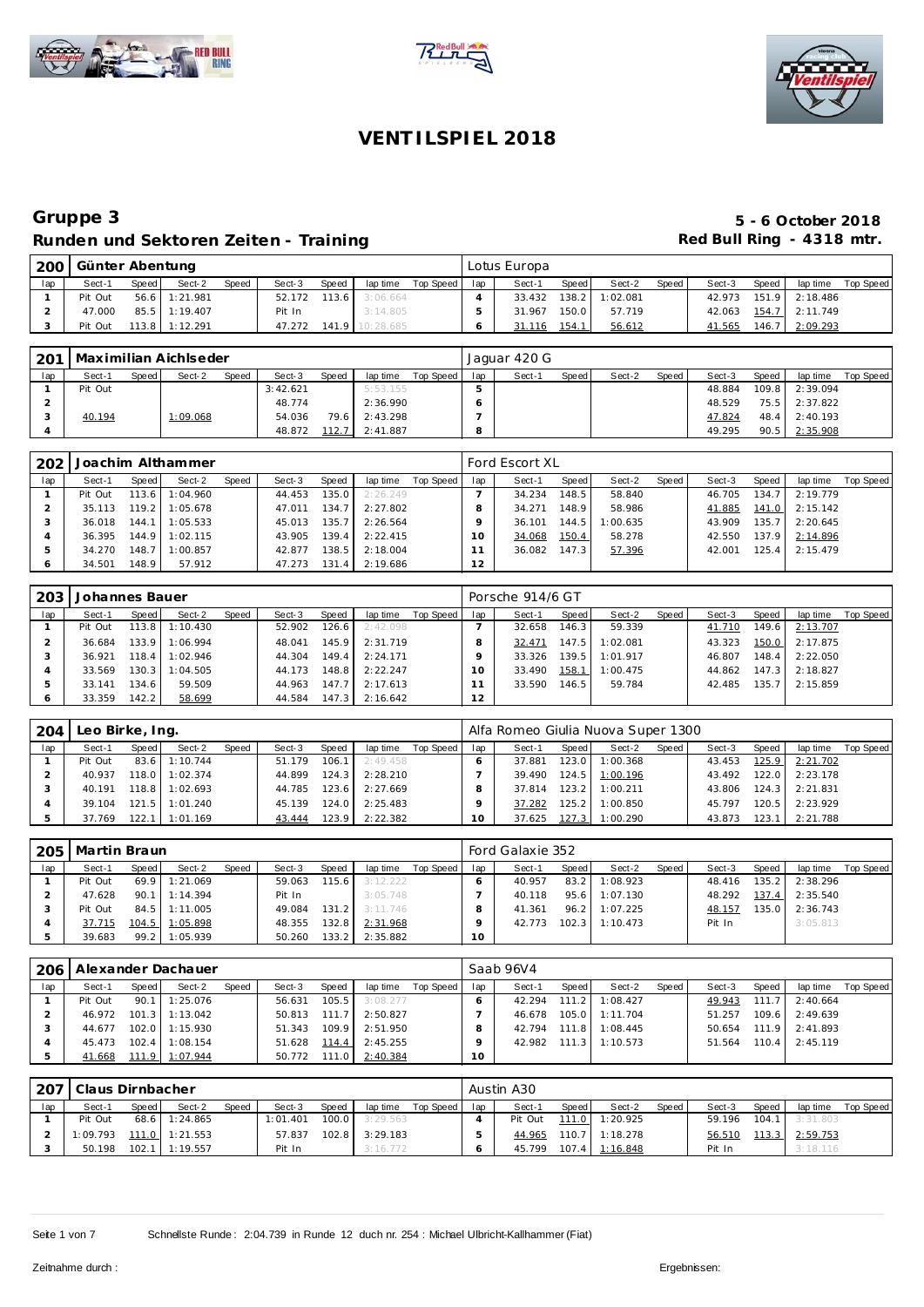





| 208 | Grga Dulabic |       |                |       |        |       |          |           |     | Fiat Abarth 1000 TCR |                    |          |       |        |       |                  |           |
|-----|--------------|-------|----------------|-------|--------|-------|----------|-----------|-----|----------------------|--------------------|----------|-------|--------|-------|------------------|-----------|
| lap | Sect-1       | Speed | Sect-2         | Speed | Sect-3 | Speed | lap time | Top Speed | lap | Sect-1               | Speed              | Sect-2   | Speed | Sect-3 | Speed | lap time         | Top Speed |
|     | Pit Out      | 95.8  | 1:20.812       |       | 57.367 | 118.9 | 3:01.282 |           |     | 38.701               | 133.6              | 1:07.709 |       | 50.374 | 125.4 | 2:36.784         |           |
|     | 46.265       | 84.9  | 1:14.956       |       | 53.075 | 120.0 | 2:54.296 |           |     | 41.292               | 128.6              | 1:08.922 |       | 51.025 |       | 118.8 2:41.239   |           |
|     | 41.124       | 126.8 | 1:10.512       |       | 51.804 | 112.0 | 2:43.440 |           |     | 41.414               | 123.6 <sub>1</sub> | 1:08.808 |       | 52.453 | 120.1 | 2:42.675         |           |
|     | 39.475       | 113.0 | 1:08.227       |       | 51.454 | 124.4 | 2:39.156 |           |     | 40.268               | 129.1              | 1:06.210 |       | 51.265 |       | $106.9$ 2:37.743 |           |
| 5   | 40.863       |       | 115.5 1:06.146 |       | 50.844 | 123.1 | 2:37.853 |           | 10  |                      |                    |          |       |        |       |                  |           |

| 209 | Markus Eder |       |          |       |        |       |          |           |     | Alfa Romeo Giulia Super |       |        |       |        |       |                |           |
|-----|-------------|-------|----------|-------|--------|-------|----------|-----------|-----|-------------------------|-------|--------|-------|--------|-------|----------------|-----------|
| lap | Sect-1      | Speed | Sect-2   | Speed | Sect-3 | Speed | lap time | Top Speed | lap | Sect-1                  | Speed | Sect-2 | Speed | Sect-3 | Speed | lap time       | Top Speed |
|     | Pit Out     | 84.2  | : 20.871 |       | 55.619 | 136.7 | 3:03.557 |           |     | 32.315                  | 160.5 | 54.985 |       | 41.086 |       | 147.3 2:08.386 |           |
|     | 33.950      | 155.6 | 55.533   |       | 40.192 | 146.7 | 2:09.675 |           |     | 32.582                  | 159.5 | 56.121 |       | 40.224 | 146.7 | 2:08.927       |           |
|     | 32.901      | 160.3 | 57.421   |       | 40.541 | 146.3 | 2:10.863 |           |     | 31.926                  | 161.5 | 57.297 |       | 40.686 |       | 147.5 2:09.909 |           |
|     | 32.683      | 159.1 | 59.073   |       | 40.364 | 143.4 | 2:12.120 |           |     | 32.154                  | 160.5 | 54.856 |       | 39.320 | 148.4 | 2:06.330       |           |
|     | 32.215      | 159.8 | 55.879   |       | 39.932 | 145.2 | 2:08.026 |           |     | 31.906                  | 162.2 | 54.780 |       | 42.330 |       | 146.9 2:09.016 |           |
|     | 31.983      | 161.7 | 56.378   |       | 40.071 | 145.4 | 2:08.432 |           | 12  |                         |       |        |       |        |       |                |           |

| 210 | Valentin Eggbauer |       |                  |       |              |       |          |           |                 | VW T1 Typ 26 Pritsche |       |                    |       |              |       |          |           |
|-----|-------------------|-------|------------------|-------|--------------|-------|----------|-----------|-----------------|-----------------------|-------|--------------------|-------|--------------|-------|----------|-----------|
| lap | Sect-1            | Speed | Sect-2           | Speed | Sect-3       | Speed | lap time | Top Speed | lap             | Sect-1                | Speed | Sect-2             | Speed | Sect-3       | Speed | lap time | Top Speed |
|     | Pit Out           |       | 85.5 1:26.470    |       | 57.685       | 116.1 | 3:10.588 |           |                 | 40.239                |       | $116.5$   1:04.726 |       | 48.140       | 117.5 | 2:33.105 |           |
|     | 42.297            |       | 113.0 1:09.472   |       | 48.475 119.9 |       | 2:40.244 |           |                 | 40.653                |       | 111.8 1:06.319     |       | 47.802 120.9 |       | 2:34.774 |           |
|     | 41.086            |       | 114.9 1:06.355   |       | 49.639 117.8 |       | 2:37.080 |           |                 | 39.943                |       | 117.5 1:04.260     |       | 47.710       | 120.9 | 2:31.913 |           |
|     | 40.857            |       | 114.0 1:05.194   |       | 48.346       | 120.5 | 2:34.397 |           |                 | 40.127                |       | 118.0 1:05.095     |       | 50.837       | 117.1 | 2:36.059 |           |
|     | 40.670            |       | $114.0$ 1:05.053 |       | 47.986 119.3 |       | 2:33.709 |           | 10 <sup>°</sup> |                       |       |                    |       |              |       |          |           |

| 211 | Leonardo Frigerio |       |                  |       |        |       |          |           |     | Effeffe Berlinetta |       |          |       |        |       |          |           |
|-----|-------------------|-------|------------------|-------|--------|-------|----------|-----------|-----|--------------------|-------|----------|-------|--------|-------|----------|-----------|
| lap | Sect-1            | Speed | Sect-2           | Speed | Sect-3 | Speed | lap time | Top Speed | lap | Sect-1             | Speed | Sect-2   | Speed | Sect-3 | Speed | lap time | Top Speed |
|     | Pit Out           |       | $101.1$ 1:11.776 |       | 53.925 | 126.8 | 2:47.349 |           |     | 38.298             | 124.0 | 1:03.505 |       | 50.597 | 131.4 | 2:32.400 |           |
|     | 39.711            |       | 119.3 1:06.961   |       | 52.240 | 132.5 | 2:38.912 |           |     | 37.691             | 133.6 | 1:06.376 |       | Pit In |       | 2:47.868 |           |
|     | 38.078            |       | 137.0 1:04.453   |       | 53.013 | 123.1 | 2:35.544 |           |     | Pit Out            | 91.6  | 1:08.196 |       | 49.258 | 128.6 | 5:42.058 |           |
|     | 37.955            |       | 137.2 1:11.878   |       | 51.887 | 131.1 | 2:41.720 |           |     | 37.858             | 132.1 | 1:04.863 |       | Pit In |       | 2:41.815 |           |

| 213 | l Oskar Ganahl |         |                  |       |        |       |                  |           |              | De Tomaso Pantera |       |          |       |        |       |          |           |
|-----|----------------|---------|------------------|-------|--------|-------|------------------|-----------|--------------|-------------------|-------|----------|-------|--------|-------|----------|-----------|
| lap | Sect-1         | Speed I | Sect-2           | Speed | Sect-3 | Speed | lap time         | Top Speed | lap          | Sect-1            | Speed | Sect-2   | Speed | Sect-3 | Speed | lap time | Top Speed |
|     | Pit Out        |         | 82.4 1:16.691    |       | 56.735 | 144.0 | 3:00.697         |           |              | 33.138            | 132.9 | 1:04.924 |       | Pit In |       | 3:44.753 |           |
|     | 39.940         |         | $111.8$ 1:06.431 |       | 47.640 | 153.8 | <u> 2:34.011</u> |           | $\mathbf{u}$ |                   |       |          |       |        |       |          |           |

|     |         |       | 214   Karl Heinz Geltinger |       |        |       |          |           |     | Porsche 911 |       |                |         |        |       |                  |           |
|-----|---------|-------|----------------------------|-------|--------|-------|----------|-----------|-----|-------------|-------|----------------|---------|--------|-------|------------------|-----------|
| lap | Sect-1  | Speed | Sect-2                     | Speed | Sect-3 | Speed | lap time | Top Speed | lap | Sect-1      | Speed | Sect-2         | Speed I | Sect-3 | Speed | lap time         | Top Speed |
|     | Pit Out | 125.6 | 1:08.752                   |       | Pit In |       | 2:51.510 |           |     | 36.773      | 94.1  | 59.293         |         | 43.370 |       | $143.4$ 2:19.436 |           |
|     | Pit Out | 126.4 | 1:05.899                   |       | 46.424 | 116.0 | 2:53.081 |           |     | 39.005      | 134.8 | 1:01.418       |         | 44.447 |       | 143.0 2:24.870   |           |
|     | 41.571  |       | $122.9$ 1:04.719           |       | 54.602 | 114.9 | 2:40.892 |           | 8   | 35.397      | 151.2 | 58.095         |         | 43.685 |       | 143.6 2:17.177   |           |
|     | 39.873  |       | 111.8 1:06.050             |       | 52.958 | 115.9 | 2:38.881 |           |     | 33.844      |       | 153.6 1:00.954 |         | 55.583 | 101.1 | 2:30.381         |           |
|     | 38.315  |       | 140.6 1:02.918             |       | 45.435 | 141.2 | 2:26.668 |           | 10  |             |       |                |         |        |       |                  |           |

|     | 215   Wolfgang Hack |       |                  |       |              |       |          |           |                 | Fiat Abarth 1000 TC |       |                  |       |        |       |                    |           |
|-----|---------------------|-------|------------------|-------|--------------|-------|----------|-----------|-----------------|---------------------|-------|------------------|-------|--------|-------|--------------------|-----------|
| lap | Sect-1              | Speed | Sect-2           | Speed | Sect-3       | Speed | lap time | Top Speed | lap             | Sect-1              | Speed | Sect-2           | Speed | Sect-3 | Speed | lap time           | Top Speed |
|     | Pit Out             |       | 88.6 1:19.667    |       | 57.712       | 100.1 | 3:03.731 |           |                 | 47.503              |       | $106.2$ 1:11.300 |       | 56.443 |       | $112.6$ 2:55.246   |           |
|     | 45.817              |       | $107.7$ 1:14.591 |       | 57.305       | 103.3 | 2:57.713 |           |                 | 44.958              | 110.9 | 1:09.803         |       | 49.922 |       | $117.8$ 2:44.683   |           |
|     | 49.531              |       | 99.6 1:21.182    |       | 58.865 111.0 |       | 3:09.578 |           |                 | 42.095              |       | 111.2 1:09.589   |       | 50.771 |       | 117.9 2:42.455     |           |
|     | 45.436              |       | 95.5 1:20.827    |       | 56.979 111.9 |       | 3:03.242 |           |                 | 42.582              |       | $109.3$ 1:10.737 |       | 54.450 |       | $114.5$ $2:47.769$ |           |
|     | 49.183              |       | $102.1$ 1:13.016 |       | 52.941       | 112.4 | 2:55.140 |           | 10 <sup>1</sup> |                     |       |                  |       |        |       |                    |           |

| 216 | Rudolf Haider |       |                 |       |        |       |          |           |     | Fiat Abarth 1000 TC |       |          |       |        |       |          |           |
|-----|---------------|-------|-----------------|-------|--------|-------|----------|-----------|-----|---------------------|-------|----------|-------|--------|-------|----------|-----------|
| lap | Sect-1        | Speed | Sect-2          | Speed | Sect-3 | Speed | lap time | Top Speed | lap | Sect-1              | Speed | Sect-2   | Speed | Sect-3 | Speed | lap time | Top Speed |
|     | Pit Out       |       | $90.4$ 1:18.715 |       | 55.344 | 101.4 | 3:00.880 |           |     | 36.306              | 128.5 | 58.916   |       | 42.886 | 131.1 | 2:18.108 |           |
|     | 47.318        |       | 97.9 1:07.380   |       | 44.920 | 130.6 | 2:39.618 |           |     | 36.788              | 133.7 | 1:00.142 |       | 43.033 | 133.0 | 2:19.963 |           |
|     | 37.347        |       | 125.5 1:00.725  |       | 43.670 | 131.4 | 2:21.742 |           |     | 37.253              | 132.4 | 1:00.627 |       | 43.980 | 130.3 | 2:21.860 |           |
|     | 38.346        |       | 124.0 1:02.544  |       | 44.911 | 130.6 | 2:25.801 |           |     | 35.912              | 132.6 | 1:00.421 |       | 43.345 | 130.6 | 2:19.678 |           |
|     | 36.239        | 132.3 | 1:00.835        |       | 44.456 | 129.0 | 2:21.530 |           |     | 38.350              | 120.3 | 1:00.913 |       | 45.544 | 122.4 | 2:24.807 |           |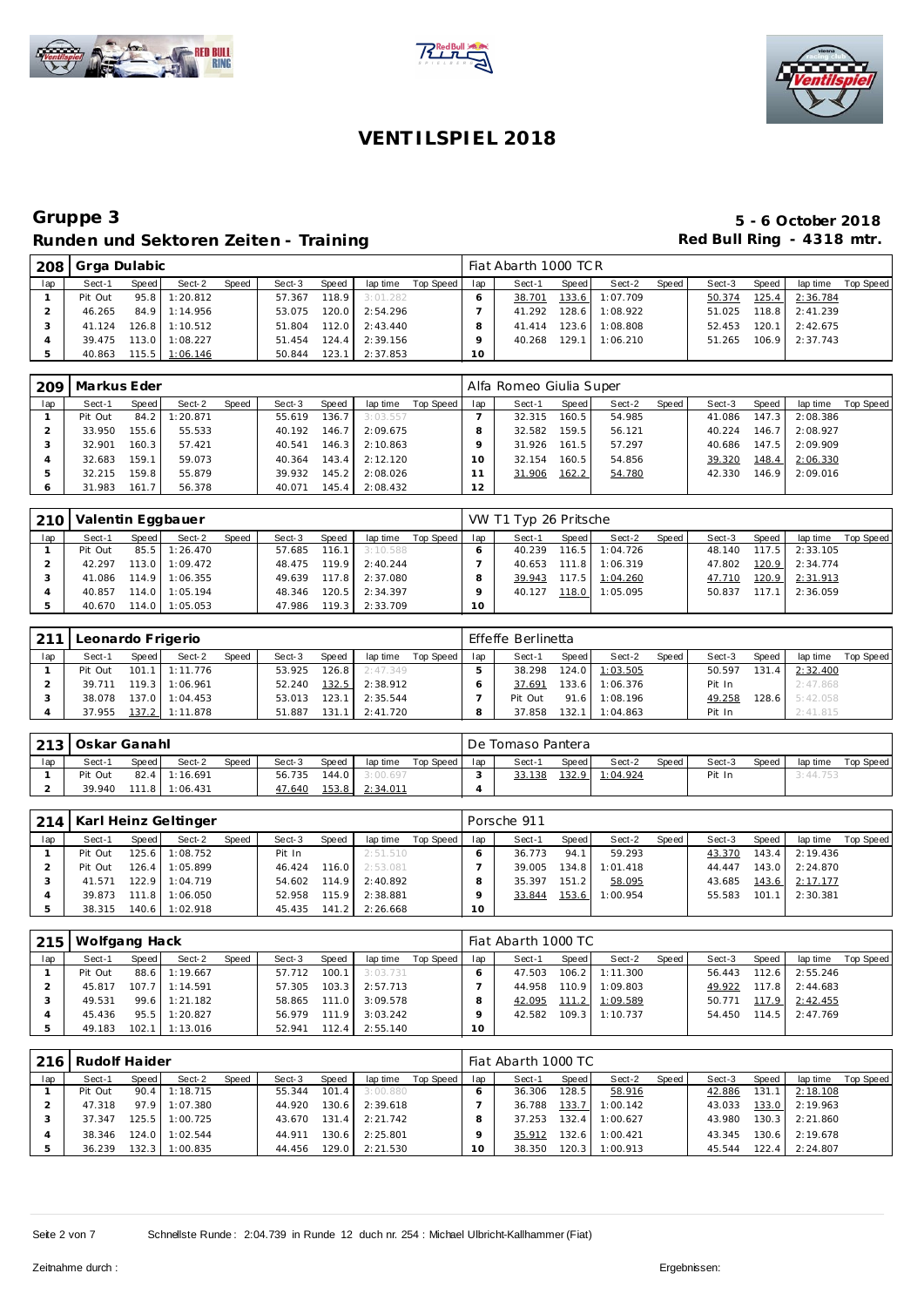





|     |         |        | Michael Heuschneider |       |        |       |          |           |     | Volvo 121 |       |          |       |        |       |          |           |
|-----|---------|--------|----------------------|-------|--------|-------|----------|-----------|-----|-----------|-------|----------|-------|--------|-------|----------|-----------|
| lap | Sect-1  | Speed  | Sect-2               | Speed | Sect-3 | Speed | lap time | Top Speed | lap | Sect-1    | Speed | Sect-2   | Speed | Sect-3 | Speed | lap time | Top Speed |
|     | Pit Out | 81.6   | 1:16.915             |       | 57.201 | 113.8 | 3:02.784 |           |     | 39.873    | 125.2 | 1:06.413 |       | 46.642 | 118.2 | 2:32.928 |           |
|     | 45.187  | 104.1  | 1:16.981             |       | 46.895 | 118.4 | 2:49.063 |           |     | 37.977    | 123.2 | 1:07.084 |       | 43.167 | 124.6 | 2:28.228 |           |
|     | 39.111  | 124.5  | 1:03.512             |       | 46.056 | 118.4 | 2:28.679 |           |     | 37.745    | 126.8 | 1:01.409 |       | 43.136 | 124.3 | 2:22.290 |           |
|     | 38.731  | 125.01 | 1:05.255             |       | 45.742 | 119.6 | 2:29.728 |           |     | 40.639    | 119.9 | 1:05.510 |       | 43.956 | 122.3 | 2:30.105 |           |
|     | 38.684  | 126.2  | 1:07.678             |       | 51.290 | 119.7 | 2:37.652 |           | 10  | 37.553    | 125.6 | 1:03.018 |       | 43.945 | 123.1 | 2:24.516 |           |

| 219 |         |       | Helmuth Hofmann  |       |        |       |          |           |     | Triumph TR2 |         |          |       |        |                    |          |           |
|-----|---------|-------|------------------|-------|--------|-------|----------|-----------|-----|-------------|---------|----------|-------|--------|--------------------|----------|-----------|
| lap | Sect-1  | Speed | Sect-2           | Speed | Sect-3 | Speed | lap time | Top Speed | lap | Sect-1      | Speed   | Sect-2   | Speed | Sect-3 | Speed              | lap time | Top Speed |
|     | Pit Out |       | 105.8 1:06.478   |       | Pit In |       | 2:48.494 |           |     | 36.490      | 129.6   | 1:08.819 |       | 53.665 | 143.0              | 2:38.974 |           |
|     | Pit Out |       | 128.2 1:03.786   |       | 53.207 | 133.8 | 2:57.758 |           |     | 34.236      | 132.8   | 1:06.385 |       | 51.058 | 138.6 <sub>1</sub> | 2:31.679 |           |
|     | 38.611  |       | $116.0$ 1:08.996 |       | 52.213 | 125.9 | 2:39.820 |           |     | 35.229      | 134.6   | 1:02.295 |       | 47.920 | 135.0              | 2:25.444 |           |
|     | 38.234  |       | 123.2 1:07.799   |       | 55.756 | 142.3 | 2:41.789 |           |     | 36.189      | $126.8$ | 1:03.667 |       | 50.246 | 142.9 I            | 2:30.102 |           |
|     | 36.559  |       | 122.6 1:04.656   |       | 54.633 | 139.9 | 2:35.848 |           | 10  | 36.430      | 128.91  | 1:05.348 |       | 50.383 | 133.7              | 2:32.161 |           |

| 220 | Falco Jansen |       |                  |       |        |       |          |           |     | Simca Rallye 3 |       |                |       |        |       |                |           |
|-----|--------------|-------|------------------|-------|--------|-------|----------|-----------|-----|----------------|-------|----------------|-------|--------|-------|----------------|-----------|
| lap | Sect-1       | Speed | Sect-2           | Speed | Sect-3 | Speed | lap time | Top Speed | lap | Sect-1         | Speed | Sect-2         | Speed | Sect-3 | Speed | lap time       | Top Speed |
|     | Pit Out      | 76.5  | 1:24.747         |       | 53.221 | 112.0 | 3:05.177 |           |     | 37.665         |       | 133.9 1:01.691 |       | 45.350 | 122.7 | 2:24.706       |           |
|     | 49.207       |       | 108.6 1:12.194   |       | 48.694 | 111.2 | 2:50.095 |           |     | 37.707         | 131.3 | 59.717         |       | 45.860 | 123.4 | 2:23.284       |           |
|     | 44.564       |       | $119.3$ 1:12.721 |       | 45.913 | 120.7 | 2:43.198 |           |     | 37.026         |       | 133.9 1:01.322 |       | 44.698 |       | 125.0 2:23.046 |           |
|     | 38.781       | 129.4 | 1:02.200         |       | 44.633 | 120.8 | 2:25.614 |           |     | 37.274         | 132.1 | 1:01.273       |       | 45.749 | 121.5 | 2:24.296       |           |
|     | 37.907       | 132.3 | 1:00.262         |       | 45.643 | 118.9 | 2:23.812 |           |     | 37.548         | 133.2 | 1:00.518       |       | 44.090 | 123.3 | 2:22.156       |           |

| 221 |         |       | Michael Kadletz, DI |       |        |       |          |             |     | Chevrolet Camaro SS |       |          |         |        |         |          |           |
|-----|---------|-------|---------------------|-------|--------|-------|----------|-------------|-----|---------------------|-------|----------|---------|--------|---------|----------|-----------|
| lap | Sect-1  | Speed | Sect-2              | Speed | Sect-3 | Speed | lap time | Top Speed I | lap | Sect-1              | Speed | Sect-2   | Speed I | Sect-3 | Speed   | lap time | Top Speed |
|     | Pit Out |       | $101.1$ 1:12.600    |       | 53.141 | 138.1 | 2:51.036 |             |     | 32.223              | 113.8 | 1:00.270 |         | 42.792 | $153.4$ | 2:15.285 |           |
|     | 36.810  |       | 128.2 1:05.815      |       | 43.929 | 156.1 | 2:26.554 |             |     | 33.362              | 119.6 | 1:03.570 |         | 43.593 | $163.4$ | 2:20.525 |           |
|     | 32.872  |       | 129.6 1:00.152      |       | 41.868 | 159.1 | 2:14.892 |             |     |                     |       |          |         |        |         |          |           |

| 222 | Helmut Karl |       |                 |       |        |       |          |           |     | Volvo PV544 Sport |        |          |       |        |       |          |           |
|-----|-------------|-------|-----------------|-------|--------|-------|----------|-----------|-----|-------------------|--------|----------|-------|--------|-------|----------|-----------|
| lap | Sect-1      | Speed | Sect-2          | Speed | Sect-3 | Speed | lap time | Top Speed | lap | Sect-1            | Speed  | Sect-2   | Speed | Sect-3 | Speed | lap time | Top Speed |
|     | Pit Out     |       | 74.9 1:16.342   |       | 57.106 | 106.0 | 3:01.451 |           |     | 37.648            | 127.1  | 59.598   |       | 42.003 | 134.7 | 2:19.249 |           |
|     | 45.210      |       | $96.5$ 1:12.627 |       | 45.504 | 135.2 | 2:43.341 |           |     | 36.260            | 124.   | 1:00.957 |       | 44.100 | 133.7 | 2:21.317 |           |
|     | 35.969      |       | 133.2 1:01.030  |       | 46.961 | 133.5 | 2:23.960 |           |     | 35.882            | 132.31 | 59.184   |       | 42.400 | 133.7 | 2:17.466 |           |
|     | 36.410      |       | 120.0 1:00.840  |       | 44.438 | 135.2 | 2:21.688 |           |     | 36.182            | 122.6  | 1:00.447 |       | 43.178 | 131.1 | 2:19.807 |           |
|     | 36.823      |       | 124.6 1:00.954  |       | 42.285 | 136.2 | 2:20.062 |           |     | 38.067            | 134.2  | 59.191   |       | 44.267 | 130.6 | 2:21.525 |           |

| 223 |        |       | Johannes Kostmann |       |        |       |          |           |     | Renault R12 Gordini |       |                |       |        |       |          |           |
|-----|--------|-------|-------------------|-------|--------|-------|----------|-----------|-----|---------------------|-------|----------------|-------|--------|-------|----------|-----------|
| lap | Sect-1 | Speed | Sect-2            | Speed | Sect-3 | Speed | lap time | Top Speed | lap | Sect-1              | Speed | Sect-2         | Speed | Sect-3 | Speed | lap time | Top Speed |
|     |        |       |                   |       |        |       | 5:32.353 |           |     | 40.591              | 122.8 |                |       |        | 137.2 | 2:34.443 |           |
|     |        |       |                   |       |        |       | 2:46.631 |           |     | 3:13.145            |       | 124.5 1:04.251 |       | 49.119 | 0.7   | 5:06.515 |           |
|     |        |       | Pit In            |       | Pit In |       | 6:46.427 |           |     |                     |       |                |       |        |       |          |           |

| 224 | Peter Lambauer |       |                  |              |        |         |          |           |     | Alfa Romeo Giulia GTA |       |          |       |        |       |                  |           |
|-----|----------------|-------|------------------|--------------|--------|---------|----------|-----------|-----|-----------------------|-------|----------|-------|--------|-------|------------------|-----------|
| lap | Sect-1         | Speed | Sect-2           | <b>Speed</b> | Sect-3 | Speed   | lap time | Top Speed | lap | Sect-1                | Speed | Sect-2   | Speed | Sect-3 | Speed | lap time         | Top Speed |
|     | Pit Out        |       | 89.8 1:25.828    |              | 56.353 | 131.4   | 3:05.447 |           |     | 36.052                | 142.1 | 1:00.403 |       | 45.688 | 130.1 | 2:22.143         |           |
|     | 35.921         |       | $111.5$ 1:04.478 |              | 46.456 | 138.8   | 2:26.855 |           |     | 35.537                | 123.5 | 1:02.956 |       | Pit In |       | 2:35.788         |           |
|     | 37.997         |       | 146.3 1:01.211   |              | 43.774 | 137.9   | 2:22.982 |           |     | Pit Out               | 117.4 | 1:08.855 |       | 52.518 |       | 127.2 4:25.975   |           |
|     | 33.883         | 143.2 | 59.952           |              | 43.542 | 138.6   | 2:17.377 |           |     | 38.236                | 137.7 | 1:06.787 |       | 50.855 |       | $129.7$ 2:35.878 |           |
|     | 35.720         |       | 144.9 1:04.203   |              | 46.992 | 130.9 I | 2:26.915 |           | 10  |                       |       |          |       |        |       |                  |           |

| 225 | Thomas Langpaul |         |                  |       |        |       |          |           |     | Plymouth Barracuda |                    |          |       |        |       |          |           |
|-----|-----------------|---------|------------------|-------|--------|-------|----------|-----------|-----|--------------------|--------------------|----------|-------|--------|-------|----------|-----------|
| lap | Sect-1          | Speed I | Sect-2           | Speed | Sect-3 | Speed | lap time | Top Speed | lap | Sect-1             | Speed              | Sect-2   | Speed | Sect-3 | Speed | lap time | Top Speed |
|     | Pit Out         | 95.7    | 1:22.002         |       | 51.665 | 158.8 | 2:58.639 |           |     | 35.225             | 132.3              | 59.162   |       | 42.313 | 163.1 | 2:16.700 |           |
|     | 35.206          |         | $100.6$ 1:12.756 |       | 43.101 | 163.4 | 2:31.063 |           |     | 33.020             | 128.2              | 1:00.772 |       | 45.050 | 158.1 | 2:18.842 |           |
|     | 31.038          | 126.4   | 1:05.552         |       | 46.563 | 156.5 | 2:23.153 |           |     | 32.814             | 127.4 <sub>1</sub> | 58.504   |       | 43.573 | 164.4 | 2:14.891 |           |
|     | 30.970          | 137.5   | 1:02.934         |       | 49.224 | 165.4 | 2:23.128 |           |     | 29.252             | 154.1              | 55.467   |       | 41.462 | 158.1 | 2:06.181 |           |
|     | 31.775          | 119.5   | 57.674           |       | 47.445 | 146.5 | 2:16.894 |           | 0   | 29.951             | 160.5              | 53.451   |       | 42.205 | 167.4 | 2:05.607 |           |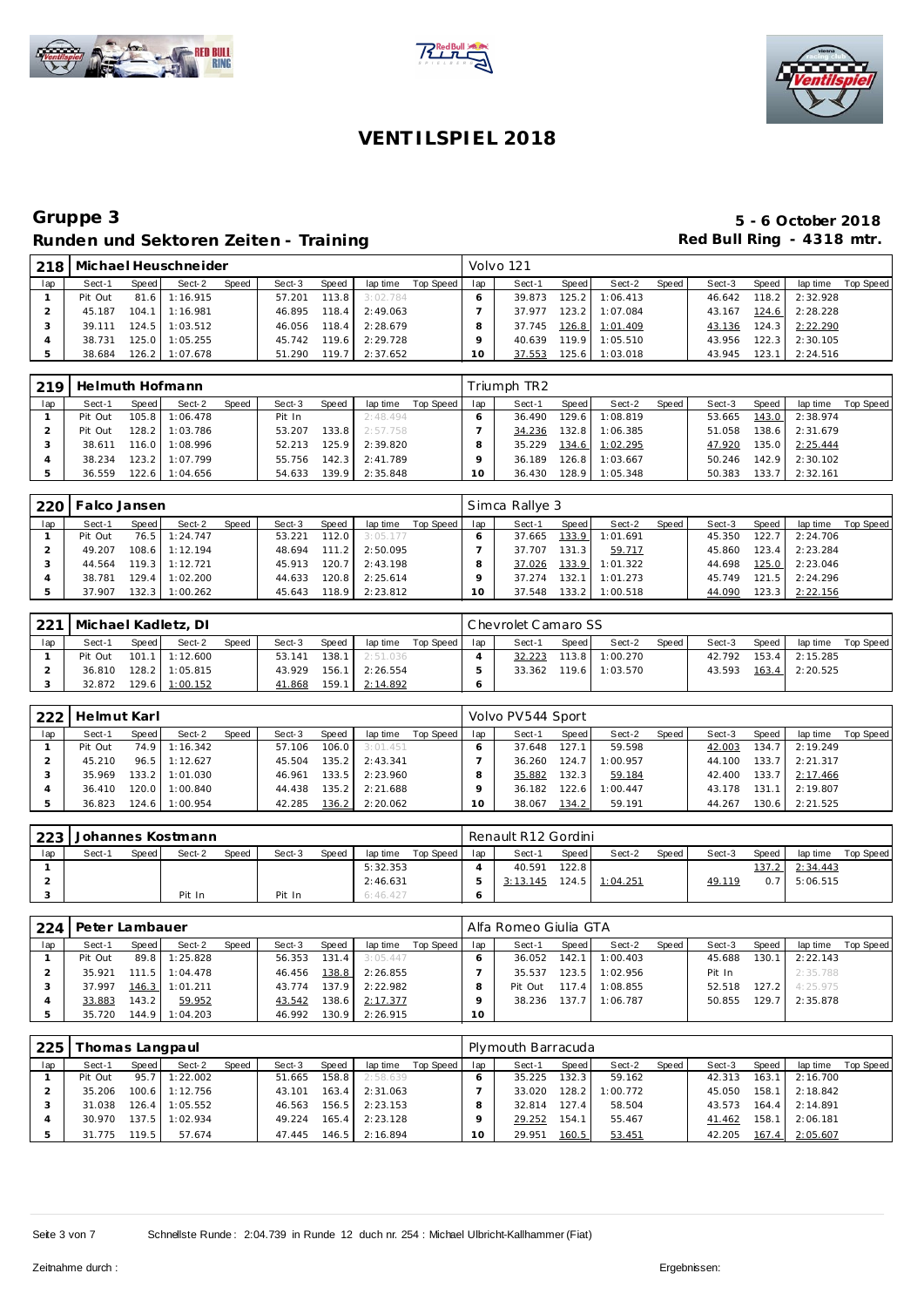





| 1227 | Patricia Leindl |         |                  |       |        |       |          |           |     | Tomaszo P4 Turbo |       |                  |       |        |       |          |           |
|------|-----------------|---------|------------------|-------|--------|-------|----------|-----------|-----|------------------|-------|------------------|-------|--------|-------|----------|-----------|
| lap  | Sect-1          | Speed   | Sect-2           | Speed | Sect-3 | Speed | lap time | Top Speed | lap | Sect-1           | Speed | Sect-2           | Speed | Sect-3 | Speed | lap time | Top Speed |
|      | Pit Out         |         | $66.6$ 1:16.760  |       | 51.560 | 131.1 | 3:01.598 |           |     | 36.069           | 125.6 | 1:05.887         |       | 44.947 | 133.3 | 2:26.903 |           |
|      | 41.387          |         | 107.6 1:07.588   |       | 49.603 | 128.7 | 2:38.578 |           |     | 37.596           |       | 97.9 1:04.461    |       | 45.687 | 140.4 | 2:27.744 |           |
|      | 39.592          |         | $111.4$ 1:10.124 |       | 46.494 | 134.3 | 2:36.210 |           |     | 35.245           |       | $119.1$ 1:06.171 |       | 44.446 | 146.9 | 2:25.862 |           |
|      | 36.853          | 111.2   | 1:05.307         |       | 45.627 | 138.6 | 2:27.787 |           |     | 37.536           |       | 103.5 1:00.359   |       | 48.872 | 123.6 | 2:26.767 |           |
|      | 35.860          | 125.3 I | 1:01.213         |       | 43.229 | 148.1 | 2:20.302 |           | 10  | 38.088           | 118.7 | 1:02.514         |       | 48.373 | 90.8  | 2:28.975 |           |

| 228 | Robert Linhart |       |                 |       |        |       |               |           |     | Autobianchi Abarth |       |                 |       |        |       |                  |           |
|-----|----------------|-------|-----------------|-------|--------|-------|---------------|-----------|-----|--------------------|-------|-----------------|-------|--------|-------|------------------|-----------|
| lap | Sect-1         | Speed | Sect-2          | Speed | Sect-3 | Speed | lap time      | Top Speed | lap | Sect-1             | Speed | Sect-2          | Speed | Sect-3 | Speed | lap time         | Top Speed |
|     | Pit Out        |       | $64.8$ 1:24.573 |       | 59.515 |       | 96.0 3:17.716 |           |     | 47.276             |       | $91.5$ 1:13.384 |       | 54.591 | 103.4 | 2:55.251         |           |
|     | 49.590         |       | 88.1 1:16.404   |       | 56.839 | 100.0 | 3:02.833      |           |     | 47.351             |       | $90.7$ 1:13.293 |       | 53.394 |       | $104.3$ 2:54.038 |           |
|     | 49.931         |       | 84.0 1:16.846   |       | 59.960 | 102.8 | 3:06.737      |           |     | 47.087             |       | 87.1 1:12.118   |       | 53.073 |       | 104.8 2:52.278   |           |
|     | 48.742         |       | 88.0 1:15.499   |       | 55.749 | 103.3 | 2:59.990      |           | 8   | 47.314             |       | $92.2$ 1:12.822 |       | 52.517 |       | 105.5 2:52.653   |           |

| 229 | Bernhard Lippl |       |                |       |        |       |          |           |     | Ford Cortina MK3 |                    |          |       |        |       |          |           |
|-----|----------------|-------|----------------|-------|--------|-------|----------|-----------|-----|------------------|--------------------|----------|-------|--------|-------|----------|-----------|
| lap | Sect-1         | Speed | Sect-2         | Speed | Sect-3 | Speed | lap time | Top Speed | lap | Sect-1           | Speed              | Sect-2   | Speed | Sect-3 | Speed | lap time | Top Speed |
|     | Pit Out        | 70.2  | 1:23.158       |       | 53.201 | 132.5 | 3:10.411 |           |     | 34.585           | 144.7 <sub>1</sub> | 59.965   |       | 44.030 | 139.9 | 2:18.580 |           |
|     | 36.838         | 121.5 | 1:04.808       |       | 45.304 | 139.2 | 2:26.950 |           |     | 35.428           | 148.9              | 58.578   |       | 44.354 | 137.8 | 2:18.360 |           |
|     | 34.964         |       | 145.5 1:01.518 |       | 44.194 | 141.0 | 2:20.676 |           |     | 34.566           | 148.3              | 59.519   |       | 43.186 | 139.7 | 2:17.271 |           |
|     | 34.637         | 147.5 | 1:00.287       |       | 45.076 | 139.7 | 2:20.000 |           |     | 34.954           | 145.3              | 1:00.300 |       | Pit In |       | 2:39.089 |           |
|     | 34.510         | 148.5 | 59.055         |       | 43.667 | 142.1 | 2:17.232 |           | 10  |                  |                    |          |       |        |       |          |           |

| 230 | Reinhard List, DI |       |          |       |        |        |          |           |     | Emeryson GP2 |       |          |       |        |       |          |           |
|-----|-------------------|-------|----------|-------|--------|--------|----------|-----------|-----|--------------|-------|----------|-------|--------|-------|----------|-----------|
| lap | Sect-1            | Speed | Sect-2   | Speed | Sect-3 | Speed  | lap time | Top Speed | lap | Sect-1       | Speed | Sect-2   | Speed | Sect-3 | Speed | lap time | Top Speed |
|     | Pit Out           | 110.6 | 1:14.874 |       | 54.239 | 126.9  | 2:47.955 |           |     | 38.387       | 133.6 | 1:07.333 |       | 52.655 | 135.7 | 2:38.375 |           |
|     | 40.373            | 117.3 | 1:10.894 |       | 53.784 | 132.2  | 2:45.051 |           |     | 37.898       | 135.8 | 1:07.814 |       | 52.169 | 128.0 | 2:37.881 |           |
|     | 41.708            | 108.7 | 1:12.446 |       | 54.563 | 134.8  | 2:48.717 |           |     | 39.345       | 128.5 | 1:06.556 |       | 50.349 | 138.8 | 2:36.250 |           |
|     | 39.914            | 108.1 | 1:13.401 |       | 52.559 | 136.21 | 2:45.874 |           |     | 37.041       | 137.2 | 1:05.822 |       | 49.999 | 138.6 | 2:32.862 |           |
|     | 37.757            | 120.7 | 1:09.175 |       | 50.575 | 137.9  | 2:37.507 |           | 10  | 36.441       | 141.1 | 1:05.587 |       | 48.914 | 138.5 | 2:30.942 |           |

| 231 | Reinhard Mayerl |       |               |       |        |       |          |           |     | riumpf TR4 |       |        |       |        |       |          |           |
|-----|-----------------|-------|---------------|-------|--------|-------|----------|-----------|-----|------------|-------|--------|-------|--------|-------|----------|-----------|
| lap | Sect-1          | Speed | Sect-2        | Speed | Sect-3 | Speed | lap time | Top Speed | lap | Sect-1     | Speed | Sect-2 | Speed | Sect-3 | Speed | lap time | Top Speed |
|     | Pit Out         |       | 78.8 1:16.986 |       | 55.239 | 137.8 |          |           |     | 36.726     | 141.5 | 57.423 |       | 1.810  | 140.3 | 2:15.959 |           |

| 232 | Josef Metzker |       |                  |              |              |          |          |           |     | Riley TT Sprite |       |                |       |        |       |                  |           |
|-----|---------------|-------|------------------|--------------|--------------|----------|----------|-----------|-----|-----------------|-------|----------------|-------|--------|-------|------------------|-----------|
| lap | Sect-1        | Speed | Sect-2           | <b>Speed</b> | Sect-3       | Speed    | lap time | Top Speed | lap | Sect-1          | Speed | Sect-2         | Speed | Sect-3 | Speed | lap time         | Top Speed |
|     | Pit Out       |       | 81.4 1:21.420    |              | 57.451       | $-111.3$ | 3:09.509 |           |     | 42.712          | 102.1 | 1:09.525       |       | 52.996 |       | $116.1$ 2:45.233 |           |
|     | 44.649        |       | 88.0 1:17.247    |              | 53.177       | 115.4    | 2:55.073 |           |     | 42.293          | 105.2 | 1:09.554       |       | 51.233 |       | 118.6 2:43.080   |           |
|     | 42.405        |       | 101.3 1:10.704   |              | 53.087       | 115.0    | 2:46.196 |           |     | 41.478          |       | 103.4 1:09.266 |       | 52.450 |       | $117.1$ 2:43.194 |           |
|     | 41.922        |       | $99.2$ 1:13.115  |              | 52.385       | 116.8    | 2:47.422 |           |     | 41.280          |       | 99.8 1:10.949  |       | 50.818 |       | 105.3 2:43.047   |           |
|     | 41.407        |       | $111.1$ 1:10.329 |              | 51.792 116.3 |          | 2:43.528 |           | 10  |                 |       |                |       |        |       |                  |           |

| 233 | Franz Millneritsch |       |                |       |        |       |          |           |     | Renault Alpine A 110 |       |          |       |        |       |          |           |
|-----|--------------------|-------|----------------|-------|--------|-------|----------|-----------|-----|----------------------|-------|----------|-------|--------|-------|----------|-----------|
| lap | Sect-1             | Speed | Sect-2         | Speed | Sect-3 | Speed | lap time | Top Speed | lap | Sect-1               | Speed | Sect-2   | Speed | Sect-3 | Speed | lap time | Top Speed |
|     | Pit Out            |       | 109.5 1:11.056 |       | 51.508 | 123.7 | 2:41.067 |           |     | 38.698               | 131.1 | 1:04.321 |       | 48.928 | 120.8 | 2:31.947 |           |
|     | 38.292             |       | 139.8 1:07.118 |       | 49.412 | 120.3 | 2:34.822 |           |     | 40.757               | 125.2 | 1:07.155 |       | 52.749 | 120.4 | 2:40.661 |           |
|     | 40.193             |       | 128.3 1:04.367 |       | 48.944 | 122.3 | 2:33.504 |           |     | 38.512               | 126.1 | 1:04.486 |       | 47.046 | 129.3 | 2:30.044 |           |
|     | 39.107             |       | 125.6 1:09.761 |       | 56.442 | 126.8 | 2:45.310 |           |     | 37.895               | 134.1 | 1:03.220 |       | 47.548 | 130.4 | 2:28.663 |           |
|     | 38.816             |       | 124.7 1:04.440 |       | 50.699 | 123.6 | 2:33.955 |           |     | 37.586               | 121.2 | 1:06.202 |       | 46.944 | 128.7 | 2:30.732 |           |

| 234 |         |       | Cornelius Necas, Dr. |       |        |        |          |             |     | Lancia Flavia Sport Zagato |       |                  |       |        |       |          |           |
|-----|---------|-------|----------------------|-------|--------|--------|----------|-------------|-----|----------------------------|-------|------------------|-------|--------|-------|----------|-----------|
| lap | Sect-1  | Speed | Sect-2               | Speed | Sect-3 | Speed  | lap time | Top Speed I | lap | Sect-1                     | Speed | Sect-2           | Speed | Sect-3 | Speed | lap time | Top Speed |
|     | Pit Out | 80.5  | 1:26.722             |       | 58.263 | 109.1  | 3:11.669 |             |     | 46.165                     | 112.2 | 1:17.926         |       | 59.601 | 111.7 | 3:03.692 |           |
|     | 48.540  | 100.6 | 1:22.059             |       | 59.833 | 111.7  | 3:10.432 |             |     | 45.510                     |       | $111.8$ 1:15.380 |       | 56.823 | 114.3 | 2:57.713 |           |
|     | 45.253  |       | 111.9 1:16.860       |       | 59.125 | 112.1  | 3:01.238 |             |     | 43.662                     | 115.1 | 1:16.341         |       | 57.163 | 112.5 | 2:57.166 |           |
|     | 45.494  |       | $105.8$ 1:17.643     |       | 58.203 | 111.71 | 3:01.340 |             |     | 43.283                     |       | 104.9 1:15.889   |       | 55.269 | 113.8 | 2:54.441 |           |

| 235 | Martin Neger |       |                |       |        |       |                       |                    |     | <b>BMW 2002 Ti</b> |       |        |       |        |       |                |           |
|-----|--------------|-------|----------------|-------|--------|-------|-----------------------|--------------------|-----|--------------------|-------|--------|-------|--------|-------|----------------|-----------|
| lap | Sect-1       | Speed | Sect-2         | Speed | Sect-3 | Speed |                       | lap time Top Speed | lap | Sect-1             | Speed | Sect-2 | Speed | Sect-3 | Speed | lap time       | Top Speed |
|     | Pit Out      |       | 73.1 1:09.626  |       |        |       | 45.516 131.1 2:32.606 |                    |     | 34.235             | 147.1 | 57.984 |       | 42.658 |       | 134.8 2:14.877 |           |
|     | 36.894       |       | 127.4 1:02.975 |       |        |       | 44.082 134.3 2:23.951 |                    |     | 35.985             | 141.3 | 58.644 |       | 41.322 |       | 137.6 2:15.951 |           |
|     | 34.598       | 137.9 | 59.881         |       |        |       | 44.604 130.8 2:19.083 |                    |     | 34.891             | 140.4 | 57.959 |       | 41.941 |       | 135.5 2:14.791 |           |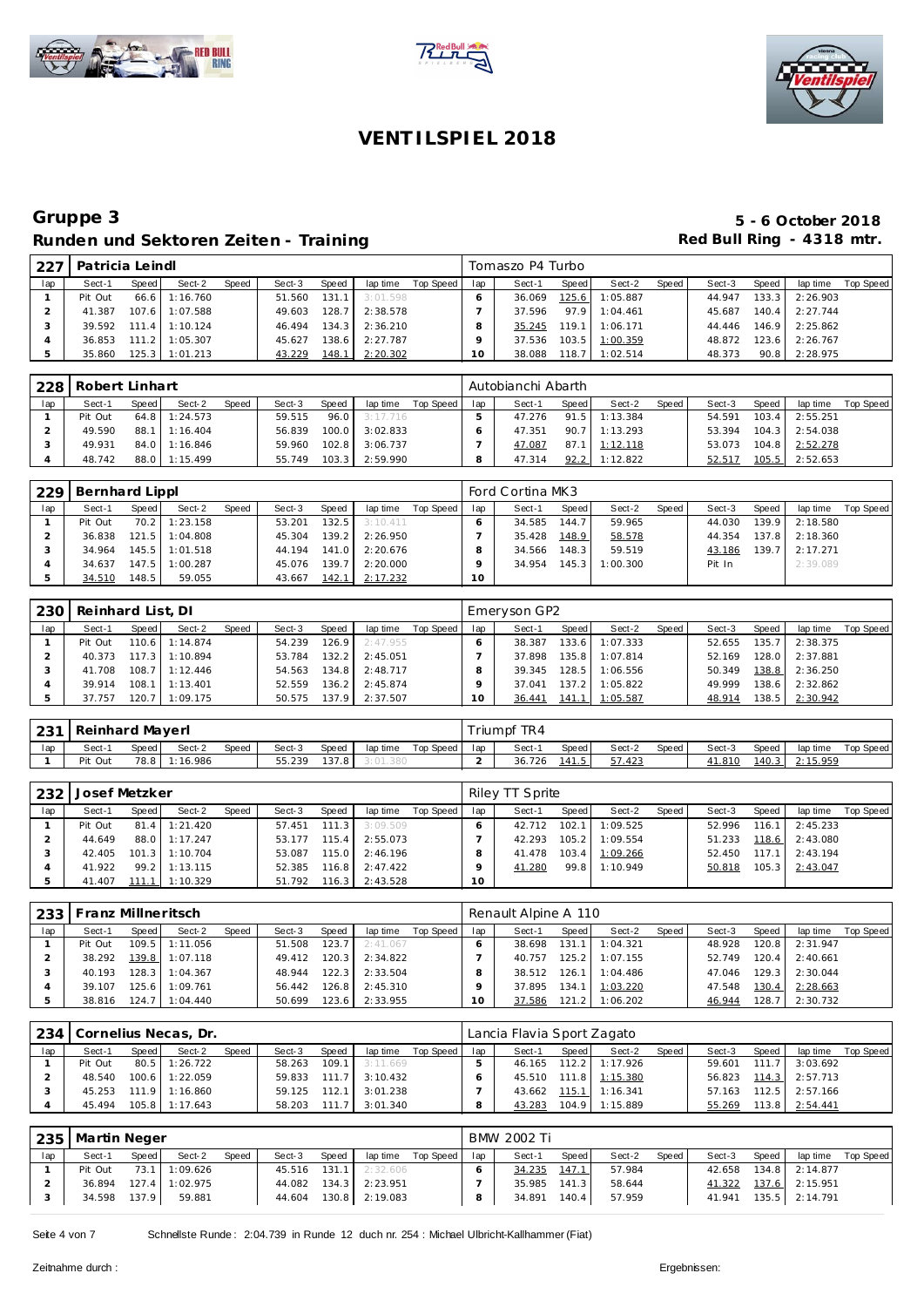





## **Gruppe 3 5 - 6 October 2018** Red Bull Ring - 4318 mtr.

| Runden und Sektoren Zeiten - Training |  |  |
|---------------------------------------|--|--|
|                                       |  |  |

| 35.393<br>143.2        | 58.168 |  | 42.399 136.7 2:15.960 |           | 34.703 | 144.9 | 57.954 | 42.079 | 134.8 2:14.736        |
|------------------------|--------|--|-----------------------|-----------|--------|-------|--------|--------|-----------------------|
| 144.3 57.739<br>34.948 |        |  | 43.648 136.0 2:16.335 | $10^{-7}$ | 35.514 | 142.4 | 58.332 |        | 42.101 136.0 2:15.947 |
|                        |        |  |                       |           |        |       |        |        |                       |

| 236 |         |         | Franz Pfaffenburner |       |        |       |          |           |        | Lotus Elan S3 Coupé |       |          |       |        |       |          |           |
|-----|---------|---------|---------------------|-------|--------|-------|----------|-----------|--------|---------------------|-------|----------|-------|--------|-------|----------|-----------|
| lap | Sect-1  | Speed I | Sect-2              | Speed | Sect-3 | Speed | lap time | Top Speed | lap    | Sect-1              | Speed | Sect-2   | Speed | Sect-3 | Speed | lap time | Top Speed |
|     | Pit Out | 76.8    | 1:16.479            |       | 56.965 | 133.2 | 3:00.062 |           |        | 35.576              | 130.5 | 1:01.663 |       | 42.322 | 145.6 | 2:19.561 |           |
|     | 40.622  |         | $102.1$ 1:15.276    |       | 46.752 | 141.4 | 2:42.650 |           |        | 34.392              | 144.3 | 1:00.258 |       | 41.975 | 147.5 | 2:16.625 |           |
|     | 35.683  |         | 127.7 1:00.944      |       | 43.440 | 141.9 | 2:20.067 |           |        | 33.788              | 130.0 | 1:00.897 |       | 43.103 | 142.5 | 2:17.788 |           |
|     | 39.146  |         | 116.8 1:02.829      |       | 43.755 | 144.4 | 2:25.730 |           |        | 34.991              | 133.7 | 1:01.263 |       | 40.921 | 146.3 | 2:17.175 |           |
|     | 35.300  | 119.5   | 1:03.571            |       | 43.863 | 146.9 | 2:22.734 |           | $10-1$ | 35.094              | 153.8 | 58.287   |       | 40.839 | 146.5 | 2:14.220 |           |

| . 237 | Jürgen Pippig |       |          |       |        |       |          |           |     | Alfa Romeo Giulia 1600 TI |       |        |       |        |       |                |           |
|-------|---------------|-------|----------|-------|--------|-------|----------|-----------|-----|---------------------------|-------|--------|-------|--------|-------|----------------|-----------|
| lap   | Sect-1        | Speed | Sect-2   | Speed | Sect-3 | Speed | lap time | Top Speed | lap | Sect-1                    | Speed | Sect-2 | Speed | Sect-3 | Speed | lap time       | Top Speed |
|       | Pit Out       | 67.1  | 1:20.740 |       | 49.368 | 128.7 | 3:03.852 |           |     | 33.190                    | 153.2 | 56.546 |       | 40.800 | 143.0 | 2:10.536       |           |
|       | 36.500        | 124.5 | 1:02.011 |       | 43.021 | 138.5 | 2:21.532 |           |     | 32.768                    | 151.5 | 58.349 |       | 41.161 | 142.1 | 2:12.278       |           |
|       | 34.662        | 143.8 | 58.604   |       | 43.097 | 138.5 | 2:16.363 |           |     | 33.431                    | 153.8 | 56.446 |       | 40.597 |       | 142.5 2:10.474 |           |
|       | 33.486        | 148.1 | 59.590   |       | 41.118 | 144.0 | 2:14.194 |           |     | 33.264                    | 150.8 | 55.912 |       | 41.448 | 142.3 | 2:10.624       |           |
|       | 33.359        | 157.7 | 58.152   |       | 41.902 | 141.2 | 2:13.413 |           | 0   | 33.309                    | 152.1 | 55.725 |       | 39.893 | 144.0 | 2:08.927       |           |

|     | 238   Kurt Polegek |       |          |       |        |                    |          |           |     | Mini Cooper |                    |          |       |        |       |          |           |
|-----|--------------------|-------|----------|-------|--------|--------------------|----------|-----------|-----|-------------|--------------------|----------|-------|--------|-------|----------|-----------|
| lap | Sect-1             | Speed | Sect-2   | Speed | Sect-3 | Speed              | lap time | Top Speed | lap | Sect-1      | Speed              | Sect-2   | Speed | Sect-3 | Speed | lap time | Top Speed |
|     | Pit Out            | 74.3  | 1:23.878 |       | 55.715 | 125.7 <sub>1</sub> | 3:13.345 |           |     | 37.474      | 129.6 <sub>1</sub> | 1:01.878 |       | 45.104 | 128.7 | 2:24.456 |           |
|     | 40.442             | 122.3 | 1:05.345 |       | 52.627 | 126.0 l            | 2:38.414 |           |     | 37.245      | 120.3              | 1:01.026 |       | 45.031 | 130.1 | 2:23.302 |           |
|     | 39.537             | 122.9 | 1:06.796 |       | 46.958 | 128.0              | 2:33.291 |           |     | 36.274      | 130.2              | 1:01.185 |       | 44.422 | 127.8 | 2:21.881 |           |
|     | 39.432             | 127.3 | 1:03.759 |       | 48.750 | 124.3              | 2:31.941 |           |     | 37.581      | 129.7              | 1:00.910 |       | 45.232 | 129.0 | 2:23.723 |           |
|     | 38.400             | 124.6 | 1:03.905 |       | 46.049 | 128.4              | 2:28.354 |           |     | 36.887      | 132.9              | 59.868   |       | 46.094 | 128.6 | 2:22.849 |           |

| 239 | om Ratzek |         |          |       |        |       |          |           |     | Morris Mini Van |       |        |       |        |       |          |           |
|-----|-----------|---------|----------|-------|--------|-------|----------|-----------|-----|-----------------|-------|--------|-------|--------|-------|----------|-----------|
| lap | Sect-1    | Speed   | Sect-2   | Speed | Sect-3 | Speed | lap time | Top Speed | lap | Sect-1          | Speed | Sect-2 | Speed | Sect-3 | Speed | lap time | Top Speed |
|     | Pit Out   | 78.2    | 1:17.874 |       | 55.692 | 134.7 | 3:00.848 |           |     | 34.095          | 147.5 | 56.792 |       | 40.375 | 139.7 | 2:11.262 |           |
|     | 40.934    | 132.6 l | 1:01.162 |       | 43.481 | 134.5 | 2:25.577 |           |     | 33.897          | 146.3 | 56.310 |       | 41.527 | 137.4 | 2:11.734 |           |
|     | 35.198    | 144.3 I | 59.497   |       | 42.412 | 138.6 | 2:17.107 |           |     | 34.116          | 146.5 | 57.051 |       | 41.384 | 140.6 | 2:12.551 |           |
|     | 35.677    | 143.4   | 58.108   |       | 44.728 | 135.5 | 2:18.513 |           |     | 34.099          | 146.1 | 56.958 |       | 41.810 | 138.1 | 2:12.867 |           |
|     | 34.564    | 144.3   | 58.335   |       | 41.486 | 137.9 | 2:14.385 |           |     | 34.091          | 145.9 | 56.520 |       | 40.369 | 141.5 | 2:10.980 |           |
|     | 34.319    | 137.2   | 57.810   |       | 43.990 | 137.2 | 2:16.119 |           | 12  |                 |       |        |       |        |       |          |           |

| 241 | Rainer Rosenberg |         |                  |       |        |       |          |           |     | Ginetta G4 |       |        |       |        |       |          |           |
|-----|------------------|---------|------------------|-------|--------|-------|----------|-----------|-----|------------|-------|--------|-------|--------|-------|----------|-----------|
| lap | Sect-1           | Speed   | Sect-2           | Speed | Sect-3 | Speed | lap time | Top Speed | lap | Sect-1     | Speed | Sect-2 | Speed | Sect-3 | Speed | lap time | Top Speed |
|     | Pit Out          |         | 85.5 1:21.711    |       | 52.474 | 137.6 | 2:59.611 |           |     | 32.646     | 160.3 | 59.293 |       | 42.616 | 151.7 | 2:14.555 |           |
|     | 36.588           |         | $128.2$ 1:08.108 |       | 42.180 | 151.9 | 2:26.876 |           |     | 32.078     | 162.7 | 57.004 |       | 42.041 | 154.9 | 2:11.123 |           |
|     | 34.019           |         | 125.9 1:00.103   |       | 42.557 | 151.0 | 2:16.679 |           |     | 32.023     | 161.5 | 58.785 |       | 42.814 | 152.1 | 2:13.622 |           |
|     | 32.688           |         | 159.3 1:01.968   |       | 41.771 | 153.0 | 2:16.427 |           | 10. | 32.380     | 156.5 | 57.770 |       | 42.800 | 150.4 | 2:12.950 |           |
|     | 34.034           | 143.4 I | 58.034           |       | 44.986 | 139.7 | 2:17.054 |           |     | 33.030     | 167.0 | 55.895 |       | 40.711 | 156.3 | 2:09.636 |           |
|     | 32.313           | 159.8   | 57.242           |       | 41.994 | 152.3 | 2:11.549 |           | 12  |            |       |        |       |        |       |          |           |

| 242 | Joachim Rupp |       |          |       |        |         |          |           |          | Ford Escort RS2000 |       |          |       |        |       |          |           |
|-----|--------------|-------|----------|-------|--------|---------|----------|-----------|----------|--------------------|-------|----------|-------|--------|-------|----------|-----------|
| lap | Sect-1       | Speed | Sect-2   | Speed | Sect-3 | Speed   | lap time | Top Speed | lap      | Sect-1             | Speed | Sect-2   | Speed | Sect-3 | Speed | lap time | Top Speed |
|     | Pit Out      | 116.1 | 1:10.198 |       | 45.040 | 139.9   | 2:34.092 |           |          | 35.316             | 122.6 | 1:04.840 |       | 43.340 | 143.0 | 2:23.496 |           |
|     | 36.017       | 42.8  | 58.692   |       | 43.097 | 141.9   | 2:17.806 |           |          | 33.696             | 150.8 | 59.318   |       | 42.954 | 144.0 | 2:15.968 |           |
|     | 34.585       | 141.7 | 59.598   |       | 46.143 | 141.9   | 2:20.326 |           |          | 33.823             | 145.9 | 58.132   |       | 45.454 | 144.2 | 2:17.409 |           |
|     | 35.774       | 142.1 | 1:01.150 |       | 43.073 | 142.7   | 2:19.997 |           | $\Omega$ | 36.095             | 147.1 | 57.790   |       | 43.655 | 143.2 | 2:17.540 |           |
|     | 34.668       | 146.9 | 58.119   |       | 42.314 | 142.9 I | 2:15.101 |           |          | 34.351             | 132.1 | 1:01.064 |       | 48.182 | 120.0 | 2:23.597 |           |
| O   | 33.767       | 151.2 | 59.693   |       | 43.617 | 141.4   | 2:17.077 |           | 12       |                    |       |          |       |        |       |          |           |

|     | 243   Michael Schaude |       |          |       |        |       |          |           |     | Porsche 904 Carrera GTS |       |                |       |        |       |          |           |
|-----|-----------------------|-------|----------|-------|--------|-------|----------|-----------|-----|-------------------------|-------|----------------|-------|--------|-------|----------|-----------|
| lap | Sect-1                | Speed | Sect-2   | Speed | Sect-3 | Speed | lap time | Top Speed | lap | Sect-1                  | Speed | Sect-2         | Speed | Sect-3 | Speed | lap time | Top Speed |
|     | Pit Out               | 109.5 | 1:04.742 |       | 46.290 | 132.8 | 2:30.019 |           |     | 33.559                  |       | 151.9 1:01.099 |       | 42.769 | 140.8 | 2:17.427 |           |
|     | 39.132                | 123.7 | 1:03.863 |       | 46.306 | 135.7 | 2:29.301 |           |     | 33.281                  | 155.8 | 58.338         |       | 42.368 | 142.5 | 2:13.987 |           |
|     | 36.047                | 143.8 | 59.617   |       | 43.587 | 143.0 | 2:19.251 |           |     | 34.536                  | 144.5 | 58.809         |       | 42.458 | 143.0 | 2:15.803 |           |
|     | 34.394                | 143.6 | 58.777   |       | 45.052 | 140.8 | 2:18.223 |           |     | 33.672                  | 156.3 | 57.065         |       | 42.832 | 139.5 | 2:13.569 |           |
|     | 33.638                | 146.9 | 58.770   |       | 41.488 | 141.5 | 2:13.896 |           | 10  |                         |       |                |       |        |       |          |           |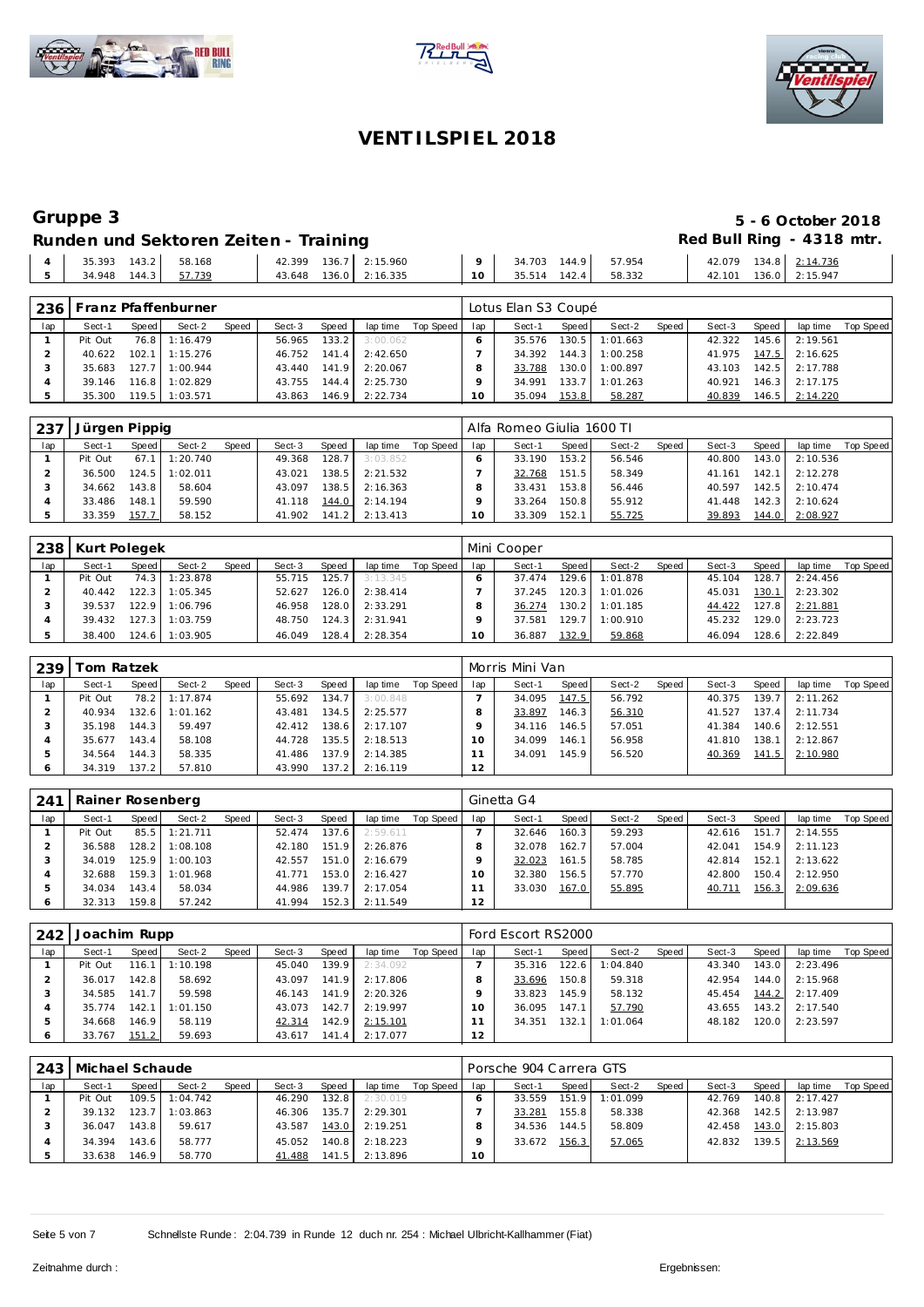





|     |         |       | 244   Matthias Schmadalla |       |        |       |           |           |     | Triumph TR4A |              |          |       |        |       |          |           |
|-----|---------|-------|---------------------------|-------|--------|-------|-----------|-----------|-----|--------------|--------------|----------|-------|--------|-------|----------|-----------|
| lap | Sect-1  | Speed | Sect-2                    | Speed | Sect-3 | Speed | lap time  | Top Speed | lap | Sect-1       | Speed        | Sect-2   | Speed | Sect-3 | Speed | lap time | Top Speed |
|     | Pit Out |       | 106.4 1:07.940            |       | 49.885 | 125.7 | 2:39.918  |           |     | Pit Out      | <u>120.1</u> | 1:04.713 |       | 46.547 | 131.9 | 3:06.527 |           |
|     |         |       |                           |       |        |       | 19:47.573 |           |     |              |              |          |       |        |       |          |           |

| 245 | Christoph Schmidl |         |                  |       |        |       |          |           |         | BMW 2002 Alpina Gr2 |       |        |       |        |       |                  |           |
|-----|-------------------|---------|------------------|-------|--------|-------|----------|-----------|---------|---------------------|-------|--------|-------|--------|-------|------------------|-----------|
| lap | Sect-1            | Speed   | Sect-2           | Speed | Sect-3 | Speed | lap time | Top Speed | lap     | Sect-1              | Speed | Sect-2 | Speed | Sect-3 | Speed | lap time         | Top Speed |
|     | Pit Out           |         | $100.3$ 1:01.499 |       | 41.561 | 146.5 | 2:23.820 |           |         | 34.408              | 156.1 | 56.196 |       | 43.287 | 146.7 | 2:13.891         |           |
|     | 35.561            |         | 81.8 1:08.689    |       | 43.731 | 142.9 | 2:27.981 |           |         | 33.365              | 153.0 | 56.148 |       | 41.897 |       | $146.3$ 2:11.410 |           |
|     | 35.987            | 126.4   | 56.455           |       | 41.689 | 147.7 | 2:14.131 |           |         | 32.887              | 153.4 | 55.080 |       | 41.510 | 146.7 | 2:09.477         |           |
|     | 35.204            | 151.9   | 59.575           |       | 42.083 | 149.0 | 2:16.862 |           | $10-10$ | 32.369              | 155.4 | 55.311 |       | 40.001 | 147.7 | 2:07.681         |           |
|     | 33.161            | 138.4   | 58.766           |       | 44.067 | 145.4 | 2:15.994 |           |         | 32.640              | 153.8 | 55.877 |       | 40.322 | 150.4 | 2:08.839         |           |
|     | 34.271            | 143.2 l | 56.455           |       | 43.808 | 139.9 | 2:14.534 |           | 12      | 33.428              | 144.3 | 58.511 |       | 41.652 |       | 121.9 2:13.591   |           |

|     | 246   Margit Schmidt |       |                  |       |        |       |          |           |     | Porsche 924 |       |                  |       |        |       |          |           |
|-----|----------------------|-------|------------------|-------|--------|-------|----------|-----------|-----|-------------|-------|------------------|-------|--------|-------|----------|-----------|
| lap | Sect-1               | Speed | Sect-2           | Speed | Sect-3 | Speed | lap time | Top Speed | lap | Sect-1      | Speed | Sect-2           | Speed | Sect-3 | Speed | lap time | Top Speed |
|     | Pit Out              |       | 109.6 1:14.574   |       | 59.254 | 114.0 | 2:53.963 |           |     | 40.874      |       | 116.9 1:11.027   |       | 53.567 | 120.1 | 2:45.468 |           |
|     | 42.802               |       | $114.6$ 1:15.021 |       | 53.865 | 119.1 | 2:51.688 |           |     | 41.220      | 122.9 | 1:09.056         |       | 51.422 | 121.8 | 2:41.698 |           |
|     | 42.064               |       | $122.2$ 1:10.310 |       | 53.885 | 117.6 | 2:46.259 |           |     | 40.924      |       | $124.5$ 1:10.768 |       | 52.393 | 117.3 | 2:44.085 |           |
|     | 41.428               | 122.2 | 1:14.525         |       | 54.163 | 119.9 | 2:50.116 |           |     | 40.048      |       | 125.0 1:07.822   |       | 50.292 | 123.6 | 2:38.162 |           |
|     | 41.491               | 125.2 | 1:09.571         |       | 54.065 | 117.4 | 2:45.127 |           | 10  |             |       |                  |       |        |       |          |           |

|     | 247   Alexander Seidl |       |                  |       |        |       |          |           |     | l Alfa Romeo GTJ |                    |          |       |        |                    |          |           |
|-----|-----------------------|-------|------------------|-------|--------|-------|----------|-----------|-----|------------------|--------------------|----------|-------|--------|--------------------|----------|-----------|
| lap | Sect-1                | Speed | Sect-2           | Speed | Sect-3 | Speed | lap time | Top Speed | lap | Sect-1           | Speed              | Sect-2   | Speed | Sect-3 | Speed              | lap time | Top Speed |
|     | Pit Out               |       | 76.9 1:17.662    |       | 56.521 | 132.8 | 3:01.585 |           |     | 35.414           | 140.6              | 1:00.106 |       | 43.960 | 136.7              | 2:19.480 |           |
|     | 41.128                |       | $136.8$ 1:03.101 |       | 44.749 | 135.5 | 2:28.978 |           |     | 35.502           | 147.7              | 1:00.460 |       | 44.563 | 138.3              | 2:20.525 |           |
|     | 35.647                |       | $137.5$ 1:01.617 |       | 45.203 | 135.7 | 2:22.467 |           |     | 35.764           | 139.51             | 1:00.043 |       | 46.855 | 139.0              | 2:22.662 |           |
|     | 36.963                |       | 139.7 1:02.030   |       | 45.731 | 135.0 | 2:24.724 |           |     | 35.373           | 145.5              | 58.978   |       | 43.983 | 136.9 <sub>1</sub> | 2:18.334 |           |
|     | 35.456                |       | 144.5 1:00.190   |       | 45.243 | 137.6 | 2:20.889 |           | 10  | 35.630           | 144.9 <sub>1</sub> | 1:01.109 |       | 44.637 | 135.0              | 2:21.376 |           |

|     | 248   Heimo Silberschneider |       |                |       |        |       |                  |           |     | Fiat 128 3P |       |                |       |        |       |          |           |
|-----|-----------------------------|-------|----------------|-------|--------|-------|------------------|-----------|-----|-------------|-------|----------------|-------|--------|-------|----------|-----------|
| lap | Sect-1                      | Speed | Sect-2         | Speed | Sect-3 | Speed | lap time         | Top Speed | lap | Sect-1      | Speed | Sect-2         | Speed | Sect-3 | Speed | lap time | Top Speed |
|     | Pit Out                     |       | 105.2 1:06.210 |       | 51.954 |       | $121.9$ 2:39.833 |           |     | 37.104      |       | 119.1 1:04.356 |       | 44.353 | 131.  | 2:25.813 |           |
|     | 36.885                      |       | 117.0 1:06.184 |       | 46.503 | 138.5 | 2:29.572         |           |     |             |       |                |       |        |       |          |           |

| 249 | Hans Simak |         |                  |       |        |       |          |             |           | Fiat Abarth 1000 TC |         |          |       |        |       |                  |           |
|-----|------------|---------|------------------|-------|--------|-------|----------|-------------|-----------|---------------------|---------|----------|-------|--------|-------|------------------|-----------|
| lap | Sect-1     | Speed I | Sect-2           | Speed | Sect-3 | Speed | lap time | Top Speed I | lap       | Sect-1              | Speed I | Sect-2   | Speed | Sect-3 | Speed | lap time         | Top Speed |
|     | Pit Out    |         | 81.1 1:20.567    |       | 57.381 | 110.9 | 3:07.784 |             |           | 40.110              | 121.5   | 1:01.925 |       | 52.046 | 122.9 | 2:34.081         |           |
|     | 46.497     |         | 114.8 1:07.158   |       | 46.976 | 118.8 | 2:40.631 |             |           | 40.580              | 120.6   | 1:04.181 |       | 50.733 | 120.0 | 2:35.494         |           |
|     | 41.078     |         | $117.0$ 1:03.578 |       | 45.769 | 119.2 | 2:30.425 |             |           | 39.183              | 121.4   | 1:00.773 |       | 43.448 |       | 124.6 2:23.404   |           |
|     | 40.450     |         | $119.5$ 1:02.448 |       | 47.424 | 123.1 | 2:30.322 |             |           | 38.959              | 122.2   | 1:00.081 |       | 43.723 | 122.9 | 2:22.763         |           |
|     | 38.965     |         | 122.3 1:02.476   |       | 46.698 | 121.2 | 2:28.139 |             | $10^{-1}$ | 38.436              | 124.0   | 59.682   |       | 44.775 |       | $122.6$ 2:22.893 |           |

| 250 | Michael Steindl |       |          |       |        |        |          |           |     | British Leyland 1275 GT |       |          |       |        |       |          |           |
|-----|-----------------|-------|----------|-------|--------|--------|----------|-----------|-----|-------------------------|-------|----------|-------|--------|-------|----------|-----------|
| lap | Sect-1          | Speed | Sect-2   | Speed | Sect-3 | Speed  | lap time | Top Speed | lap | Sect-1                  | Speed | Sect-2   | Speed | Sect-3 | Speed | lap time | Top Speed |
|     | Pit Out         | 85.2  | 1:21.192 |       | 53.314 | 120.1  | 2:58.700 |           |     | 37.226                  | 130.5 | 1:02.840 |       | 44.350 | 126.3 | 2:24.416 |           |
|     | 40.924          | 123.5 | 1:07.980 |       | 47.145 | 125.61 | 2:36.049 |           |     | 37.462                  | 128.8 | 1:00.306 |       | 49.166 | 119.7 | 2:26.934 |           |
|     | 37.603          | 129.7 | 1:01.260 |       | 44.385 | 126.6  | 2:23.248 |           |     | 37.938                  | 129.7 | 1:04.511 |       | 47.479 | 126.2 | 2:29.928 |           |
|     | 37.961          | 129.9 | 1:02.099 |       | 45.680 | 128.0  | 2:25.740 |           |     | 38.997                  | 131.1 | 1:01.419 |       | 46.301 | 124.9 | 2:26.717 |           |
|     | 37.226          | 131.0 | 1:01.904 |       | 44.686 | 127.8  | 2:23.816 |           | 10  | 37.528                  | 128.8 | 1:01.450 |       | 47.401 | 123.7 | 2:26.379 |           |

| 252 | Johannes Thäter |       |          |       |        |       |          |           |     | Ford Escort Mk1 RS2000 |       |        |       |        |       |          |           |
|-----|-----------------|-------|----------|-------|--------|-------|----------|-----------|-----|------------------------|-------|--------|-------|--------|-------|----------|-----------|
| lap | Sect-1          | Speed | Sect-2   | Speed | Sect-3 | Speed | lap time | Top Speed | lap | Sect-1                 | Speed | Sect-2 | Speed | Sect-3 | Speed | lap time | Top Speed |
|     | Pit Out         | 114.4 | 1:05.006 |       | 44.772 | 141.5 | 2:28.201 |           |     | 34.726                 | 151.2 | 58.215 |       | 41.306 | 150.0 | 2:14.247 |           |
|     | 34.362          | 157.9 | 55.898   |       | 42.220 | 145.9 | 2:12.480 |           |     | 31.791                 | 155.2 | 57.739 |       | 42.516 | 147.9 | 2:12.046 |           |
|     | 34.412          | 159.3 | 59.430   |       | 42.177 | 149.6 | 2:16.019 |           |     | 32.124                 | 144.5 | 58.296 |       | 41.636 | 153.4 | 2:12.056 |           |
|     | 34.626          | 157.9 | 59.837   |       | 41.411 | 149.8 | 2:15.874 |           |     | 32.888                 | 159.3 | 55.988 |       | 40.493 | 151.5 | 2:09.369 |           |
|     | 32.136          | 152.3 | 57.899   |       | 43.300 | 148.4 | 2:13.335 |           |     | 32.359                 | 154.5 | 55.847 |       | 42.131 | 147.9 | 2:10.337 |           |
|     | 32.105          | 154.1 | 56.097   |       | 45.151 | 145.2 | 2:13.353 |           | 12  |                        |       |        |       |        |       |          |           |